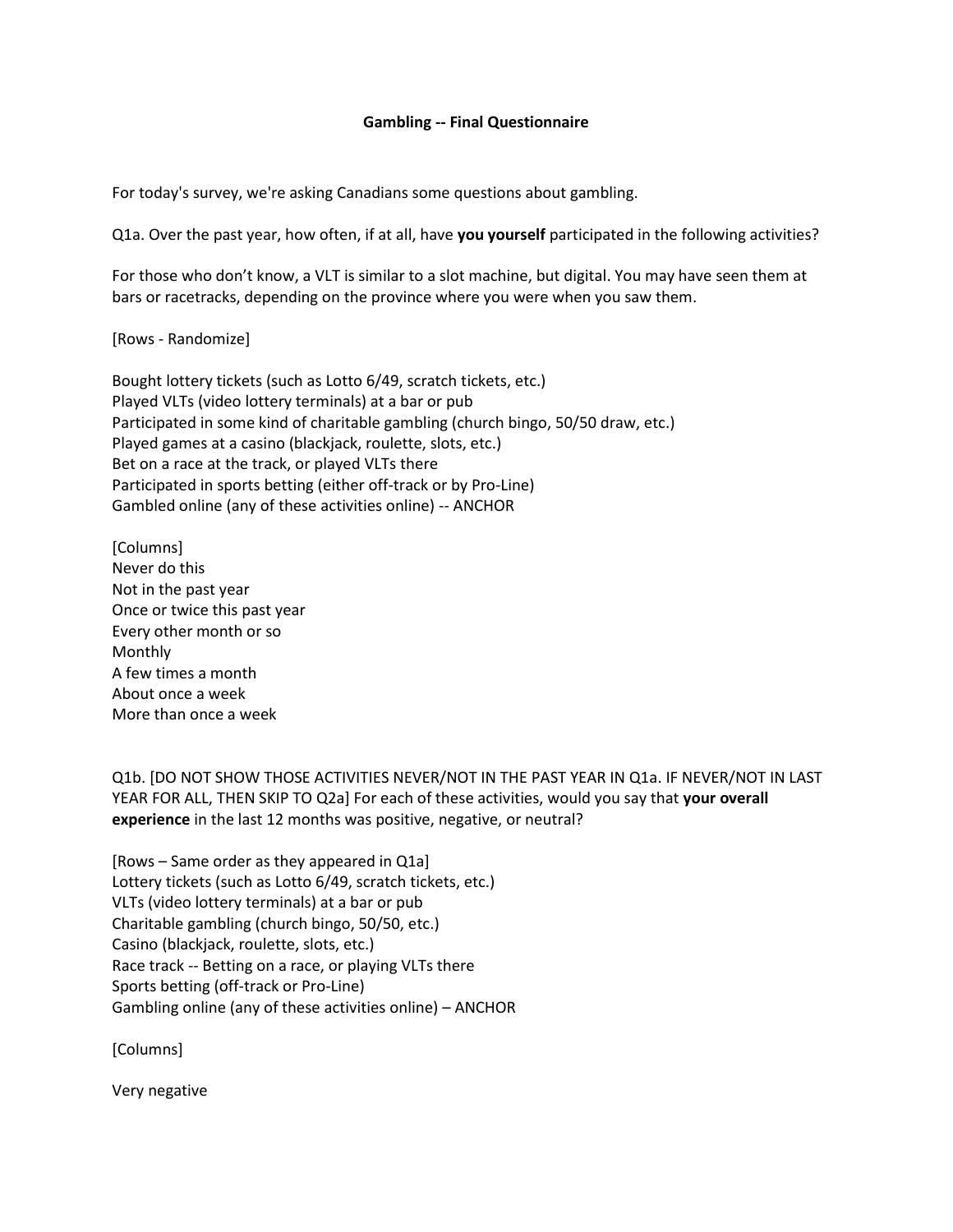More negative than positive Neutral More positive than negative Only positive

Q1c. How much would you say that **you** have spent on each of these activities in the past 30 days? Please give us your best estimate for each of the activities.

[Rows]

Q1b LIST OF ACTIVITIES PARTICIPATED IN

[Columns]

Spent nothing in the last 30 days Under \$10 \$10 - \$24.99 \$25 - \$49.99 \$50 - \$99.99 \$100 - \$199.99 \$200 - \$499.99 \$500 - \$1000 Over \$1000

Q2a. Over the past year, how often, if at all, have any **other members of your household (excluding yourself)** participated in the following activities?

[Rows - Randomize]

Bought lottery tickets (such as Lotto 6/49, scratch tickets, etc.) Played VLTs (video lottery terminals) at a bar or pub Participated in some kind of charitable gambling (church bingo, 50/50, etc.) Played games at a casino (blackjack, roulette, slots, etc.) Bet on a race at the track, or played VLTs there Participated in sports betting (either off-track or by Pro-Line) Gambled online (any of the above activities online) – ANCHOR

[Columns] No one else in the household does this Not in the past year Once or twice this past year Every other month or so Monthly A few times a month About once a week More than once a week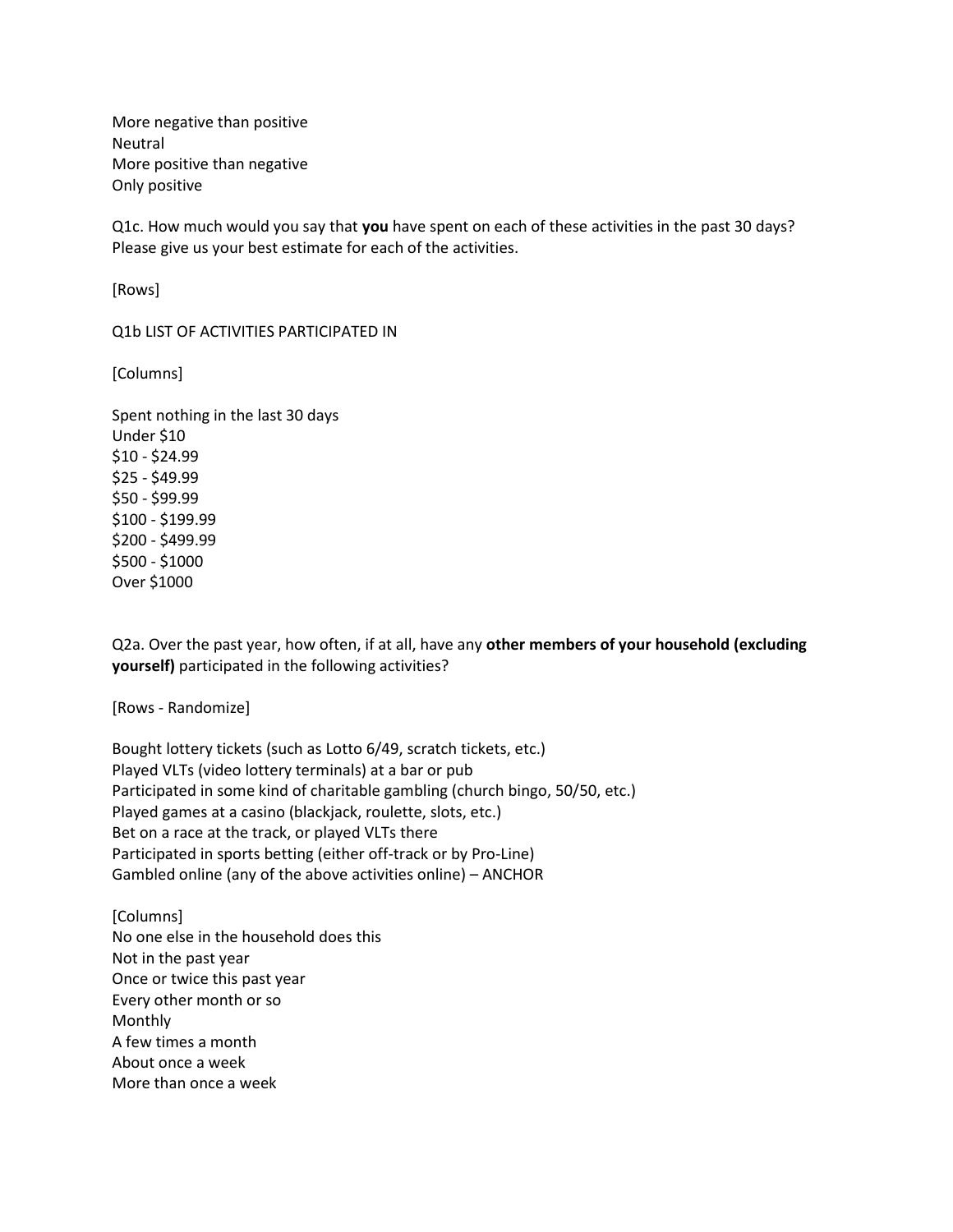Q2b. [DO NOT SHOW THOSE ACTIVITIES NEVER/NOT IN THE LAST YEAR IN Q2b - IF NEVER/NOT IN LAST YEAR FOR ALL, THEN SKIP TO Q3] For each of these activities, would you say the **overall experience of your household** participating in the activity in the past year was positive, negative, or neutral?

[Rows - Randomize]

Lottery tickets (such as Lotto 6/49, scratch tickets, etc.) VLTs (video lottery terminals) at a bar or pub Charitable gambling (church bingo, 50/50, etc.) Casino (blackjack, roulette, slots, etc.) Race track – betting on a race or playing VLT's there Sports betting (off-track or Pro-Line) Gambling online (any of the above activities online) – ANCHOR

[Columns]

Very negative More negative than positive Neutral More positive than negative Only positive Don't know

Q2c. How much would you say that **other members of your household (and again, excluding yourself)** spent on each of these activities in the past 30 days? Please give us your best estimate for each of the activities.

[Rows]

Q2b LIST OF ACTIVITIES PARTICIPATED IN

[Columns]

Spent nothing in the past 30 days Under \$10 \$10 - \$24.99 \$25 - \$49.99 \$50 - \$99.99 \$100 - \$199.99 \$200 - \$499.99 \$500 - \$1000 Over \$1000 Don't know/Can't Say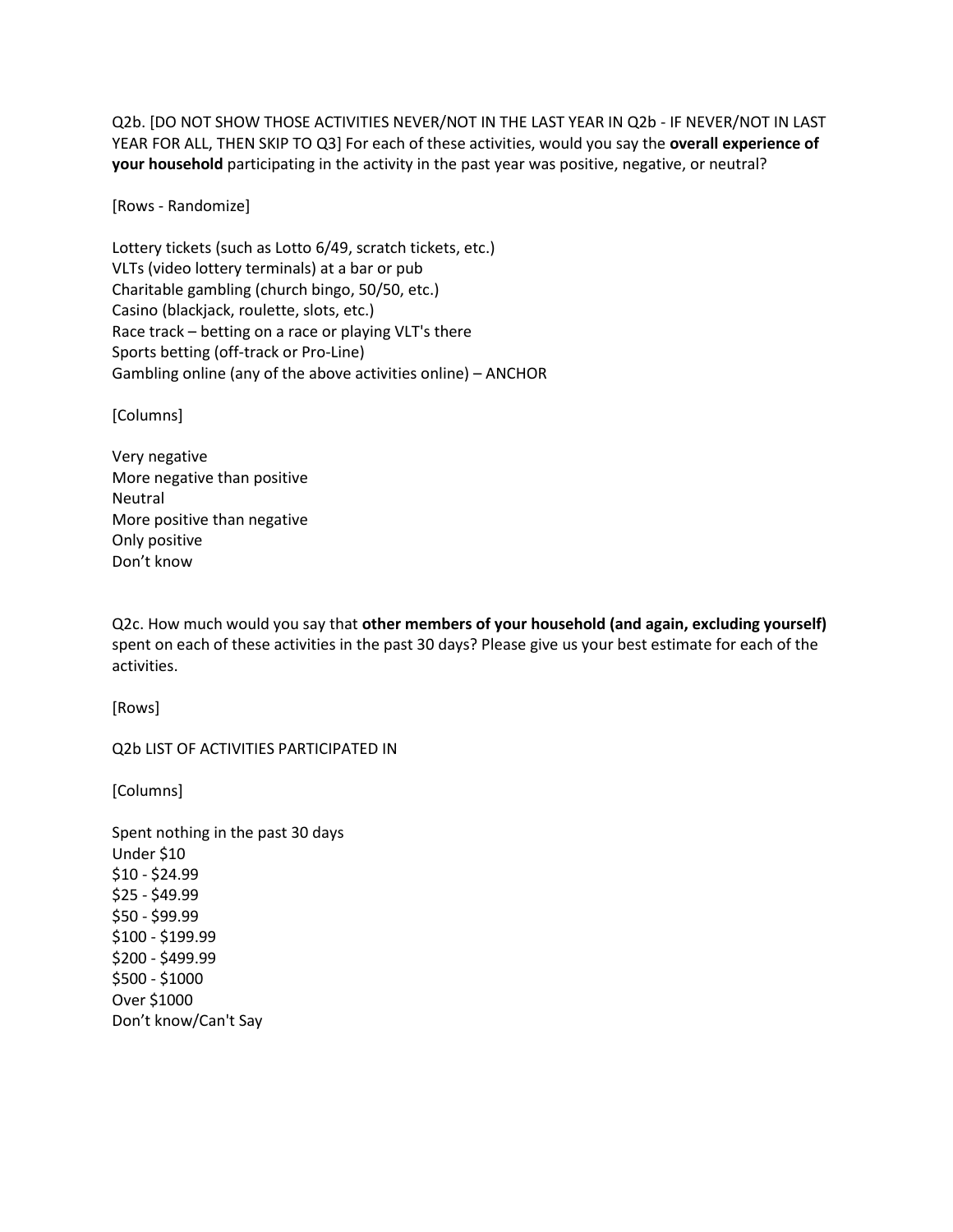Q3a. Thinking of these different gambling activities we've been looking at – are there any that you think are essentially harmful to most participants? Please select from the list below all that you think are harmful.

Lottery tickets (such as Lotto 6/49, scratch tickets, etc.) VLTs (video lottery terminals) at a bar or pub Charitable gambling (church bingo, 50/50, etc.) Casino (blackjack, roulette, slots, etc.) Betting on a race at the track, or playing VLTs there Sports betting (off-track or Pro-Line) Gambling online (any of the above activities online) – ANCHOR None of these are harmful to most participants - ANCHOR

[IF MORE THAN ONE SELECTED AT Q3A:] 3b. Of the gambling activities you just selected, which would you say causes the **most** harm to those participating?

[Pipe in those selected in 3a]

Q4. These gambling activities are operated by provincial governments here in Canada, and there is sometimes debate about whether this is a good thing or a bad thing.

Some say it is good to have provincial governments involved to regulate and set rules, and the revenue that comes from gambling goes to fund worthwhile community projects.

Others say it is bad for provincial governments to be involved in this area since gambling fundamentally takes advantage of people who should not be spending their money that way.

What is your own overall view on having provincial government involvement in gambling?

Overall good More good than bad More bad than good Overall bad

Q5. There's some discussion about how the provincial government should deal with the revenue it makes from gambling.

Some feel that gambling revenues should be "earmarked", or set aside for specific purposes, such as addiction services or education.

Others feel that these revenues should be spent generally, wherever the provincial government needs the money.

Generally speaking, which of the following is closest to your own opinion on how gambling revenues should be spent?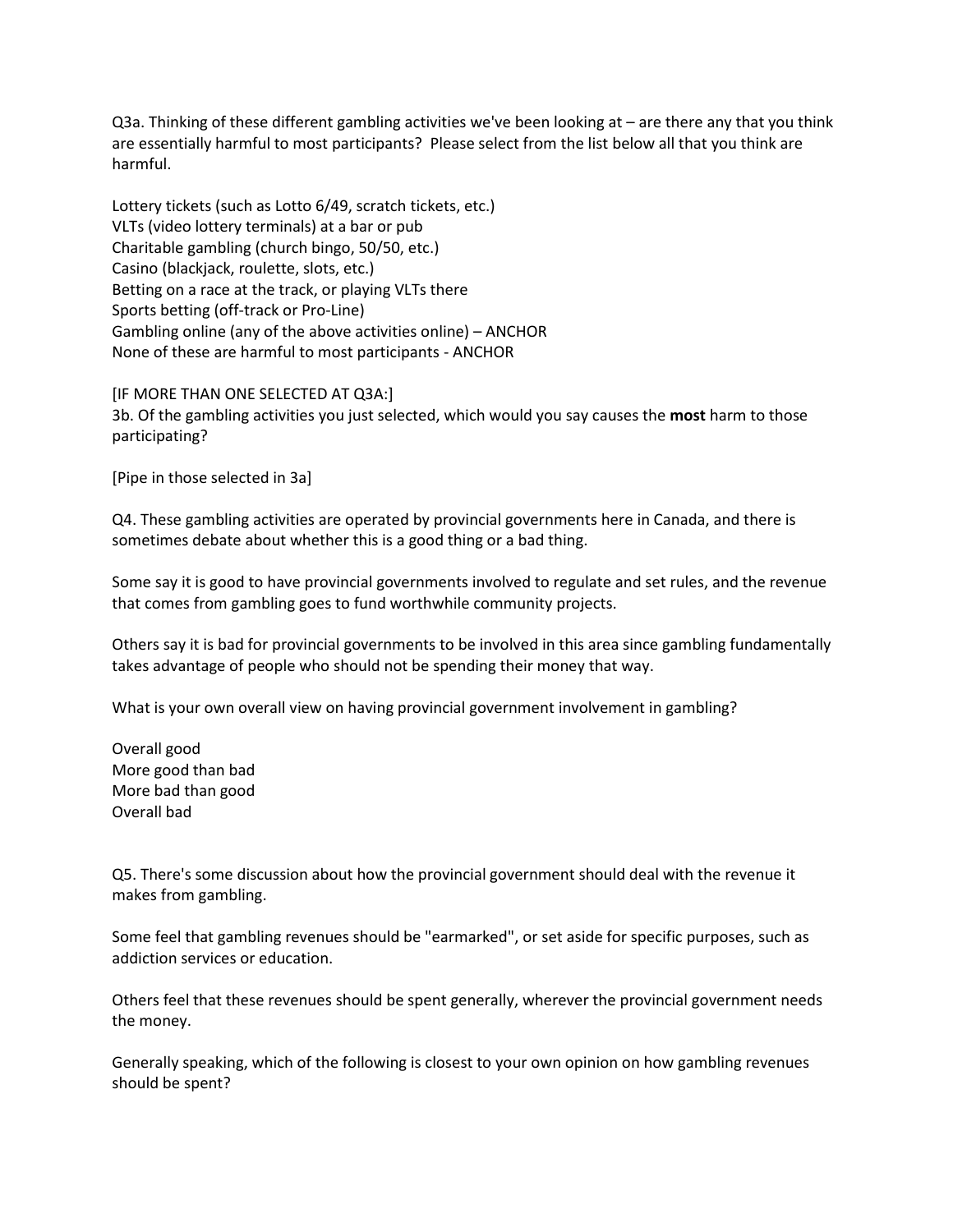[ROTATE] Gambling revenues should be earmarked for specific purposes Gambling revenues should be general revenue

Q6a. Now, we want to consider the issue of "problem gambling" for a moment. Problem gambling has a number of different medical definitions, but can be broadly described as a condition in which a person has difficulty controlling the amount of time and/or money they spend on gambling, leading to negative consequences for the gambler, those close to them, or their community.

Knowing this definition, have **you or anyone living in your household** ever suffered from problem gambling?

Yes No Prefer not to say

Q6b. [IF YES TO Q6a, OTHERWISE SKIP TO Q7a] Which of the following gambling activities did this person have a problem with? Please try to use the categories available, but feel free to use the 'Other' option if appropriate.

If thinking of multiple people, please answer for yourself, or the person with whom you have the closest relationship.

[Randomize] Lottery tickets (such as Lotto 6/49, scratch tickets, etc.) VLTs (video lottery terminals) at a bar or pub Charitable gambling (church bingo, 50/50, etc.) Casino (blackjack, roulette, slots, etc.) Race track – betting on races or playing VLT's there Sports betting (off-track or Pro-Line) Gambling online (any of the above activities online) – ANCHOR Other type of gambling (please specify) - ANCHOR

Q6c. [IF MULTIPLE ACTIVITIES IN Q6b] Which of these would you say this person had the **most** problem with?

[MASK IN SELECTED ANSWERS FROM Q6b]

Q6d. Has this person ever sought out help for their problem gambling?

Yes, successfully Yes, currently getting help Yes, but were unable to find any help Yes, but the help didn't work No, they didn't or don't want to get help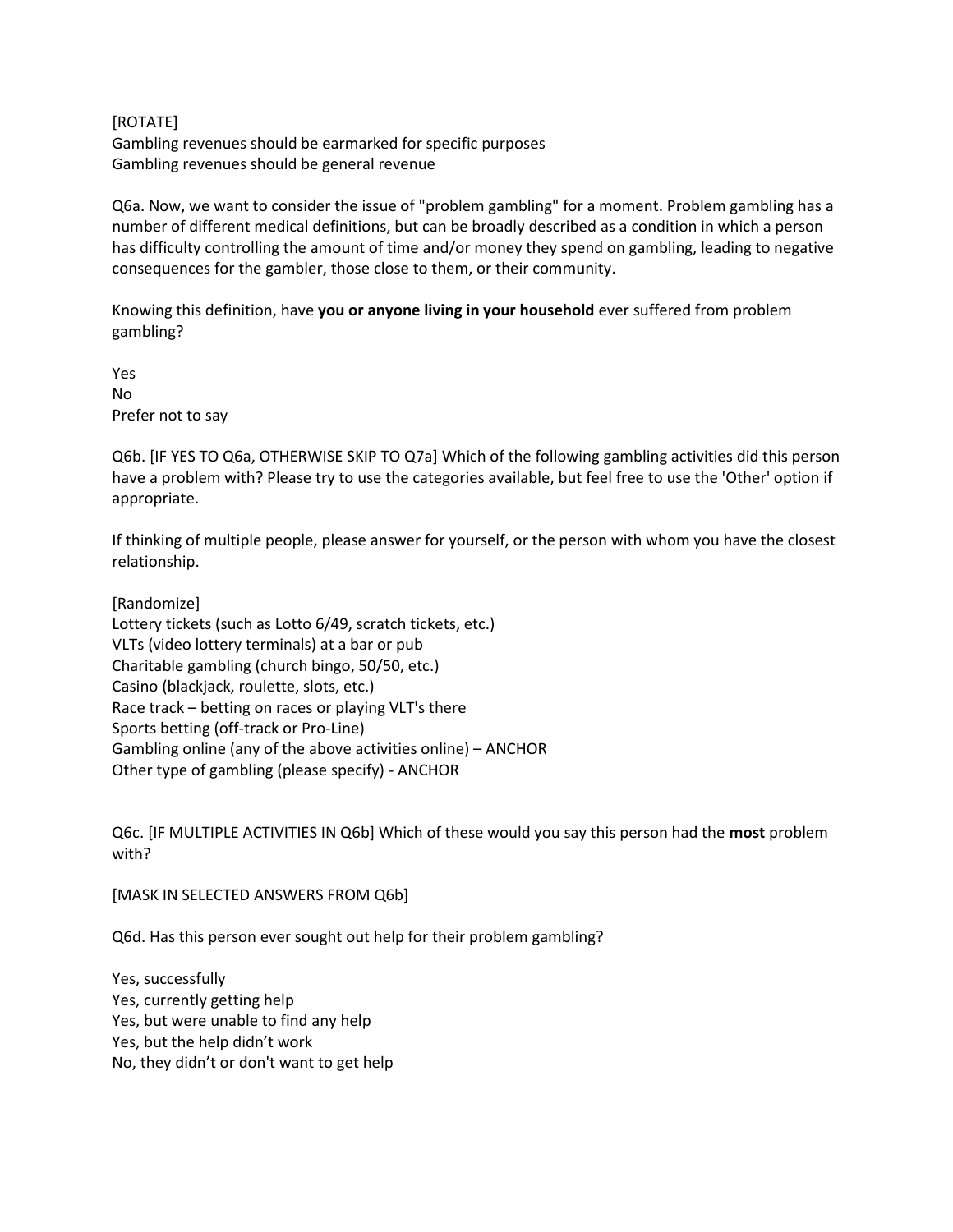Q6e. Did this person suffer a significant economic loss as a result of problem gambling? By significant economic loss, we mean losing a car, a house, going into heavy debt, etc.

Yes No Prefer not to say

Q7a. Have any of your close friends or family members **who do not live with you** ever suffered from problem gambling? [IF YES, CONTINUE THROUGH 7b-e, OTHERWISE SKIP TO Q8]

Yes No Prefer not to say

Q7b. Which of the following gambling activities did this person have a problem with, as far as you know? Please try to use the categories available, but feel free to use the 'Other' option if appropriate.

If thinking of multiple people, please answer for the person with whom you have the closest relationship.

[Randomize] Lottery tickets (such as Lotto 6/49, scratch tickets, etc.) VLTs (video lottery terminals) at a bar or pub Charitable gambling (church bingo, 50/50, etc.) Casino (blackjack, roulette, slots, etc.) Race track – betting on races or playing VLTs there Sports betting (through an off-track or on a Pro-Line) Gambling online (any of the above activities online) – ANCHOR Other type of gambling (please specify) - ANCHOR

Q7c. [IF MULTIPLE ACTIVITIES IN Q7b] Which of these would you say this person had the **most** problem with?

[MASK IN SELECTED ANSWERS FROM Q7B]

Q7d. Has this person ever sought out help for their problem gambling?

Yes, successfully Yes, currently getting help Yes, but were unable to find any help Yes, but the help didn't work No, they didn't or don't want to get help

Q7e. Did this person suffer a significant economic loss as a result of problem gambling? By significant economic loss, we mean losing a car, house, going into heavy debt, etc.

Yes No